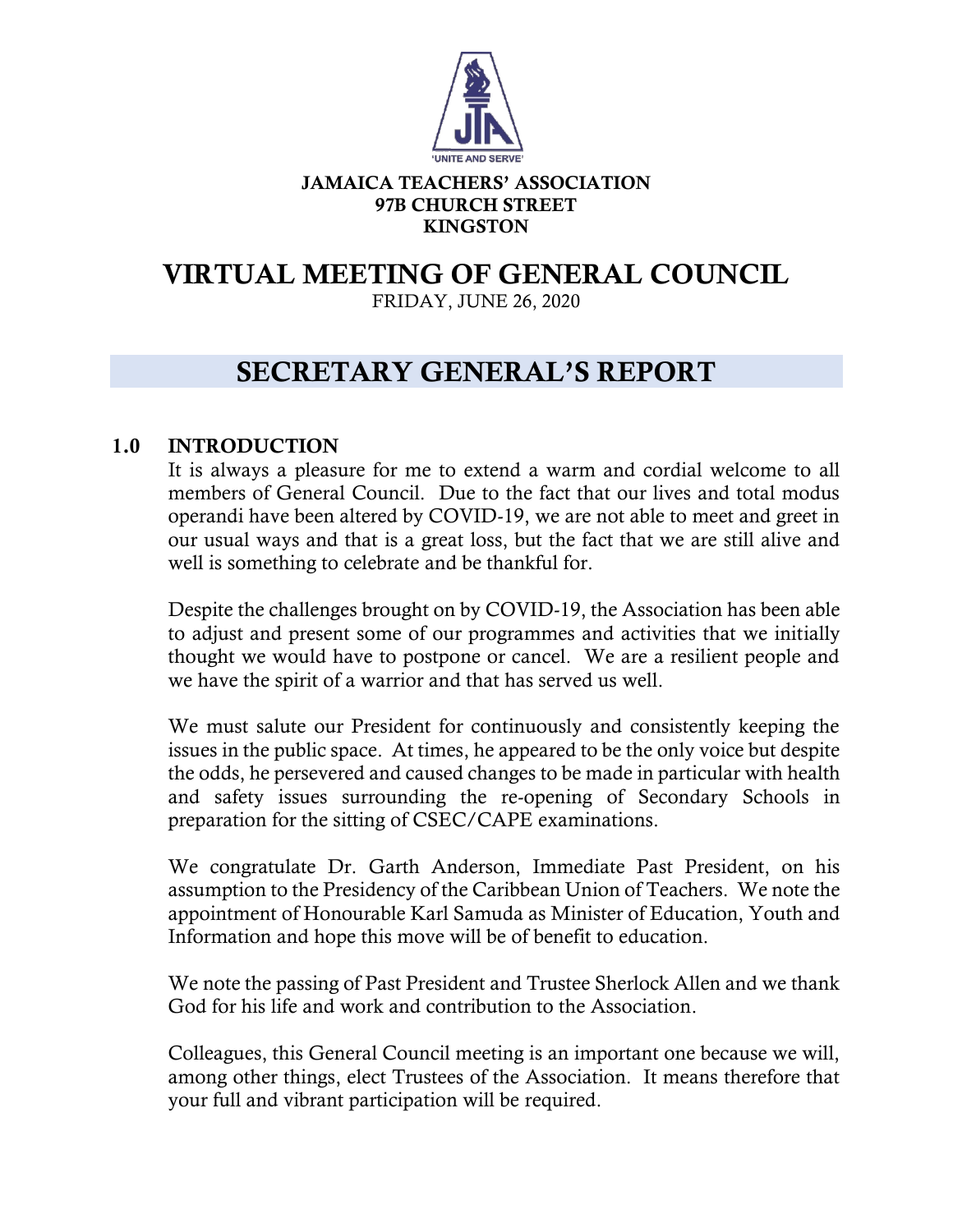## 2.0 PRIMARY EXIT PROFILE (PEP)

By the end of today, the results of this year's PEP will be released to schools and parents. As you ought to be aware, due to the presence of COVID-19, the placement this year was based on:

- Grade 4 2018 Literacy and Numeracy results
- Grade 5 2019 performance in Language Arts, Social Studies and Science
- Grade 6 2020 Mental Ability Test

## 3.0 MEMBERS INDUSTRIAL RELATIONS RALLY

On Thursday, May 28, 2020 a Members Industrial Relations Rally was held virtually. It proved to be a tremendous success. We had over fifteen hundred (1500) members participating. We also had colleagues from the Caribbean Union of Teachers and members from the Diaspora participating. The presentations were good and engaging. We say thanks to Past President and Trustee, Patrick Smith who gave the keynote address. We had presentations from Mr. Oneil Grant, President of the Jamaica Civil Service Association, Mr. Andre Earle, Attorney-at-Law and Mrs. Donna Parchment-Brown, the Political Ombudsman. We wish to thank Dr. Charmaine Gooden Monteith, Dr. Mark Nicely and Mr. Leaon Nash and all the other persons who ensured the success of the activity.

## 4.0 TABLETS FOR TEACHERS

The distribution of the Tablets commenced in earnest on Monday, June 22, when distribution started in St. Thomas. Based on a schedule for distribution that I had seen, these Tablets will be distributed up to the end of August 2020.

I wish to assure all of us that in the end, all teachers who were engaged in May 2018, irrespective of status, will receive a Tablet.

#### 5.0 TEACHERS' DAY TOKENS

The distribution of Teachers' Day Tokens is now going on. I wish to express thanks to our Regional Officers, Parish and District Association Presidents and Contact Teachers who have made it possible.

## 6.0 RE-OPENING OF SECONDARY SCHOOLS

Our Secondary Schools have re-opened since June 8, 2020 and will remain open until July 3, 2020. This brave initiative is to provide further preparation opportunities for our students who will be sitting CSEC and CAPE as of July 13, 2020.

We must commend our Principals and teachers and other school workers who have done extraordinary things to ensure that the health and safety of all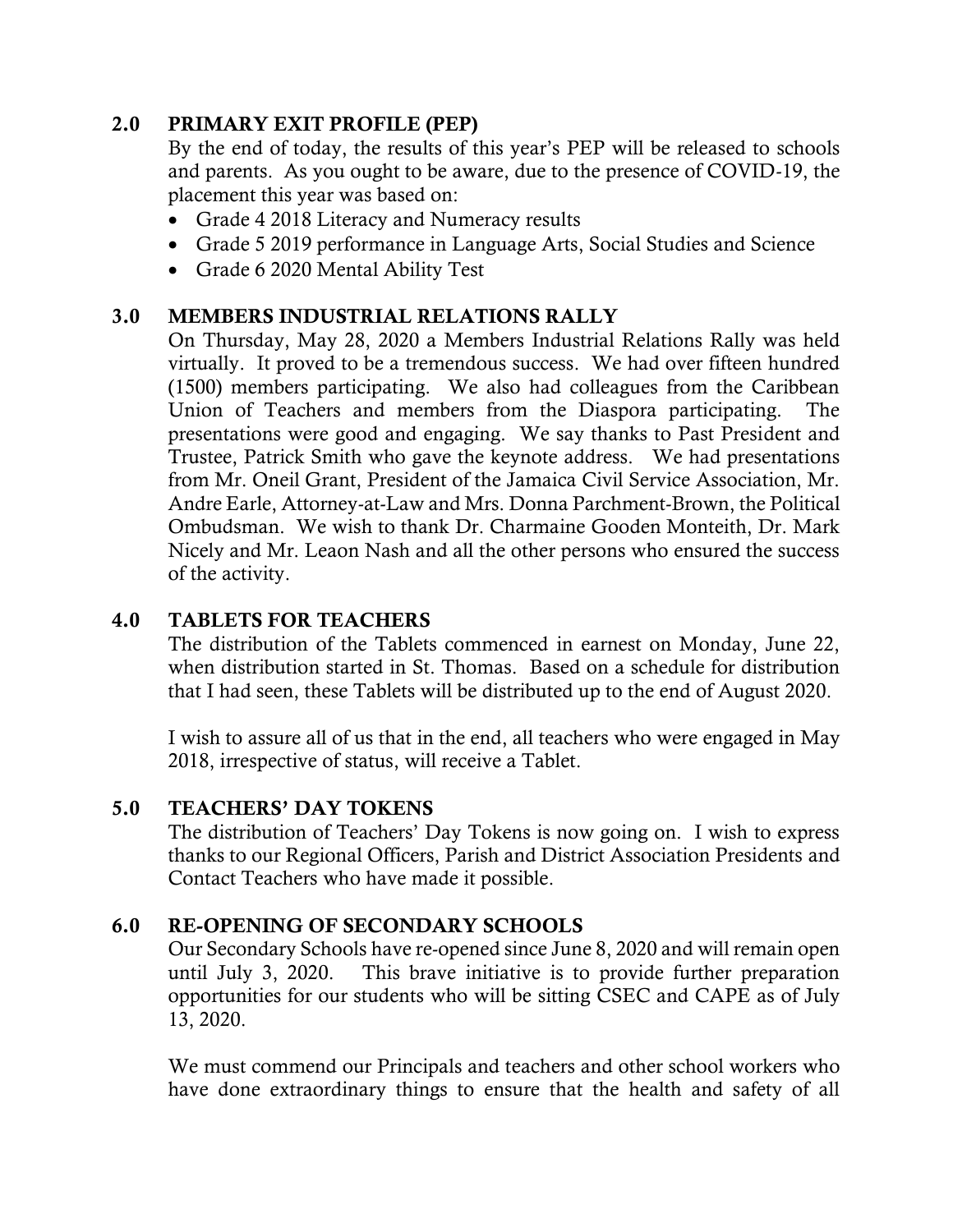stakeholders is not compromised. We have received positive reports from most of the schools visited by our Presidents, Regional Officers and other colleagues. The unfortunate encounter by our President at one of our schools is to be regretted.

## 7.0 PAYMENT FOR SCHOOL BASED ASSESSMENT

The information obtained from the Overseas Examination Commission reveals that most of our Secondary Schools have been paid. Those unpaid have issues with banking information. The total amount that our teachers benefitted from is \$48,255,900.00.

## 8.0 RESEARCH GRANT FOR TERTIARY INSTITUTIONS

By now, all our Tertiary Institutions should have received the outstanding amounts and the terms and conditions surrounding this Grant going forward should have been worked out.

## 9.0 CRITICAL ILLNESS TRUST FUND

A meeting of the Trustees of the Critical Illness Trust Fund was on Wednesday, May 27, 2020. At this meeting, Dr. Garth Anderson was elected Chairman and Mr. Wilfred (Billy) Heaven, a member of the public, was elected Vice Chairman. The Trustees went through the Trust Deed with the Attorney. We are now awaiting the signing of the Trust Deed by all the Trustees for the submission to be made for registration. We will continue to update members as to the status of the Fund.

#### 10.0 PRESIDENT ELECT ELECTION

Colleagues, based on the mandate given at the Special Meeting of General Council held on June 3, 2020, we have been doing what is required to stage this election by the second week in July. To date, we have had discussions with a team from the UWI. Coming out of that meeting, we have embarked on a comprehensive Members Data Collection Exercise. The success of this exercise is highly dependent on the ability of Parish and District Association Presidents and Contact Teachers to get the required information from members. Each member will be required to provide their TRN or Teachers Number, as well as their E-mail. The data, once gathered, will be verified and submitted to the UWI. Voting will be done electronically via E-mail. The UWI has informed that they can conduct a credible election within two weeks once they receive from the Association the required verified data. It should be noted that we have not entered into any contractual arrangement with the UWI. We have requested from them a project proposal which of necessity, must include cost.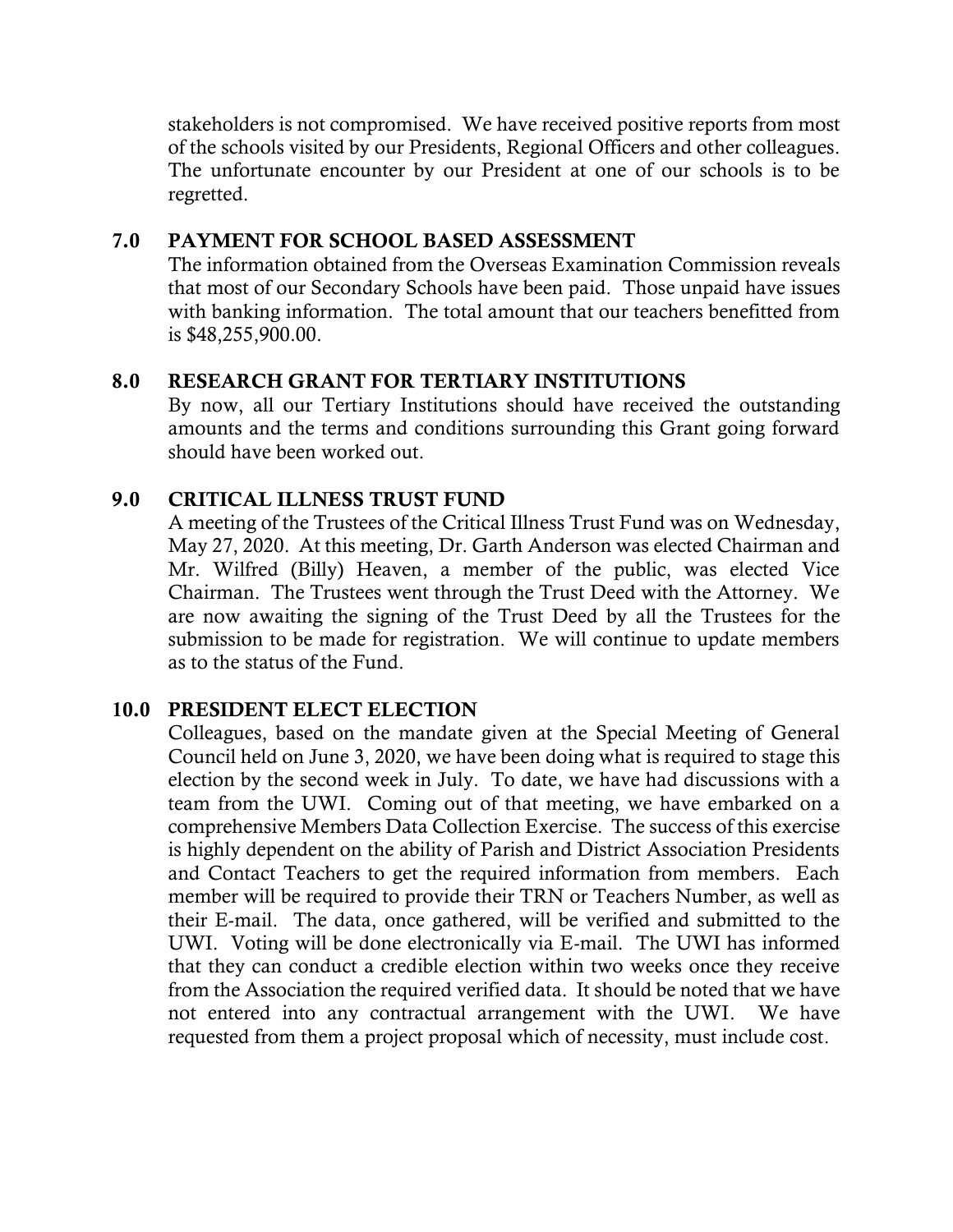I wish to state that the Administration will do all that it can to ensure that the election is held but there are constraints, chief of which is time that, as an Association, we will have to be conscious of.

In preparation for the election, efforts are being made to further expose the candidates to the electorate. The Parish meetings have provided one such platform for them. The Association is planning to stage two debates. They will be staged virtually on Tuesday, June 30, 2020 and Friday, July 3, 2020.

## 11.0 PARISH ANNUAL GENERAL MEETINGS

A number of our Parishes have staged their Annual General Meetings and the rest will do so by the end of next week. We know that we are living in challenging times and as such, we have urged all parishes to have virtual meetings because the prohibition order against large gatherings is still in force. Most parishes have co-operated. We have had a challenge with one parish which insisted that they would be having a physical meeting. The Association has disassociated itself from this meeting and wishes to remind all parishes that they come under the jurisdiction of the parent body and that they are required to abide by the rules of engagement as pronounced by the Association.

## 12.0 CLOSURE OF THE LIBRARY

The activities of the Library came to an abrupt end, thanks to COVID-19. The truth is, however, that the Library was significantly under-utilized and its impact was not felt. We have therefore decided to make every effort to digitalize the Library and almost make it into a Virtual Library so that teachers can access it from their location. In addition, we are proposing that most of the space be converted into the office for the South East Region with effect from September 2020.

#### 13.0 MR. AND MISS JTA PAGEANT

One of the activities that COVID-19 has not killed is the Mr. and Miss JTA Pageant. This activity will be staged virtually on Saturday, August 1, 2020. The streaming will take place from the Jamaica Pegasus Hotel. The Awards Committee is busy planning this event.

We thank TIP Friendly Society for their sponsorship but we are yet to find a major sponsor. We will be pressing on and we wish the activity every success.

#### 14.0 ANNUAL CONFERENCE

I am pleased to report that we have been given the green light to host our Annual Conference. This will be held at Ocean Coral Spring Hotel, Duncans, Trelawny. The Pre-conference Church Service will be held at the Mandeville New Testament Church on Sunday, August 16, 2020.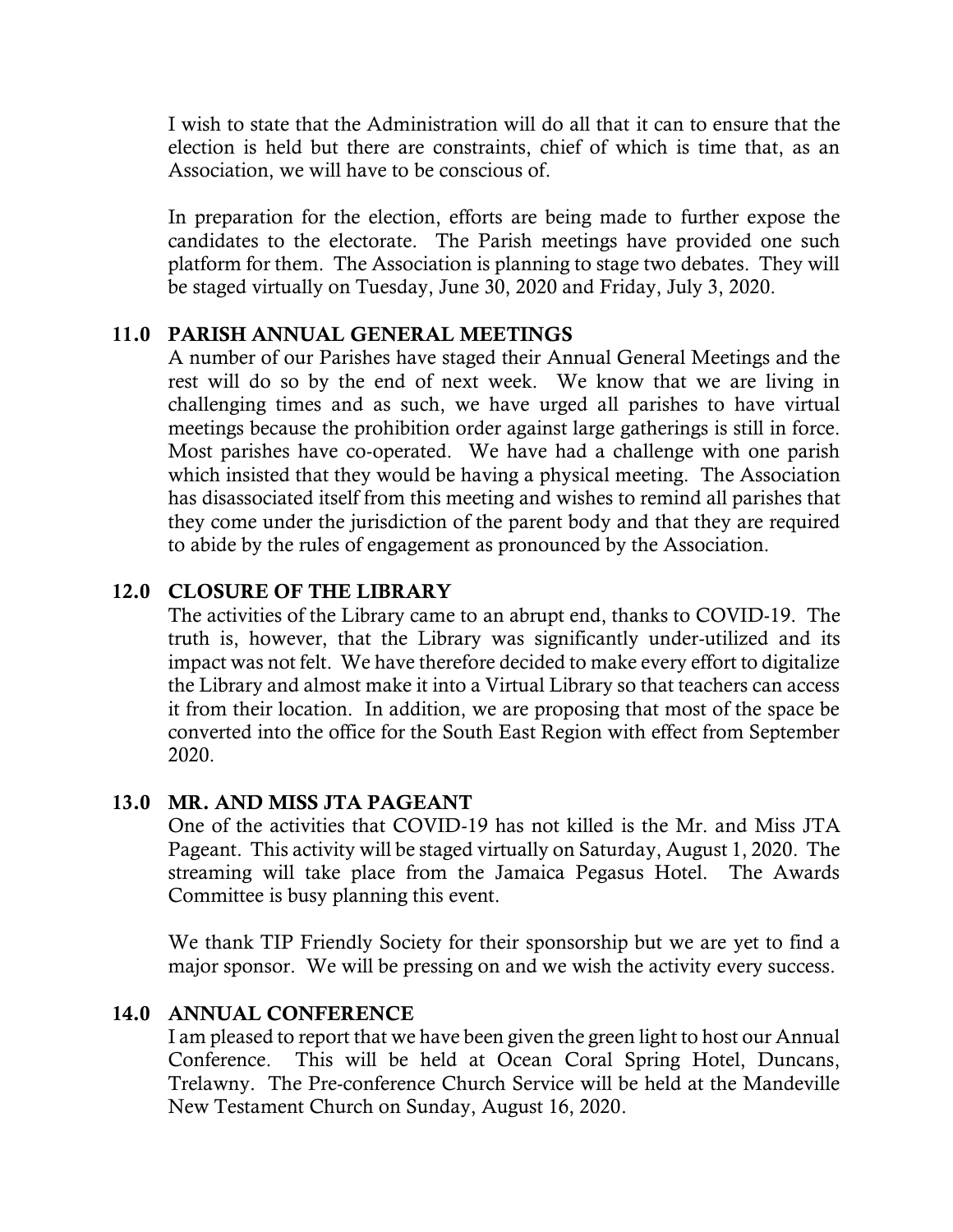The rates that will apply for conference are as follows:

|           | <b>Delegates</b>         |                          |
|-----------|--------------------------|--------------------------|
|           | Single occupancy:        | \$40,000.00              |
|           | Double occupancy:<br>Ξ.  | \$23,000.00 (per person) |
| $\bullet$ | <b>Non-Delegates</b>     |                          |
|           | Single occupancy:        | \$73,000.00              |
|           | Double occupancy:<br>$-$ | \$56,000.00 (per person) |
|           | Children                 |                          |
|           | $3-11$ years:            | \$28,000.00              |
|           | 12 years and above       | \$56,000.00              |

We are operating in a shorter time frame; therefore, persons are asked to register by paying down \$10,000.00 by July 10, 2020 with the remainder to be paid by the end of July.

We hope that all our plans will work well and Conference 2020 will be a memorable one.

#### 15.0 CONCLUSION

The Conference Year 2019-2020 will be remembered as a challenging one, mainly because COVID-19 came right in the middle of the year and stymied some of our major activities. We however, give God thanks for His mercies and blessings.

We commend *"Hurricane Speid"* for his tenacity and boldness. A President who was not afraid to step into it even if he could walk around it. Yes, every now and then we need persons who are not afraid to ruffle feathers and even count cows. Sir Speid, thank you for being you and we wish you well as you complete your year of service.

We wish to thank Dr. Garth Anderson, Immediate Past President, for his three years of service. You too, in your own way, have etched your name in our hearts and impacted our Association. Best wishes in all your future endeavours.

President Elect, Mr. Jasford Gabriel, we have observed you over the past months. You come across as a cool and calculated person who seem sufficiently